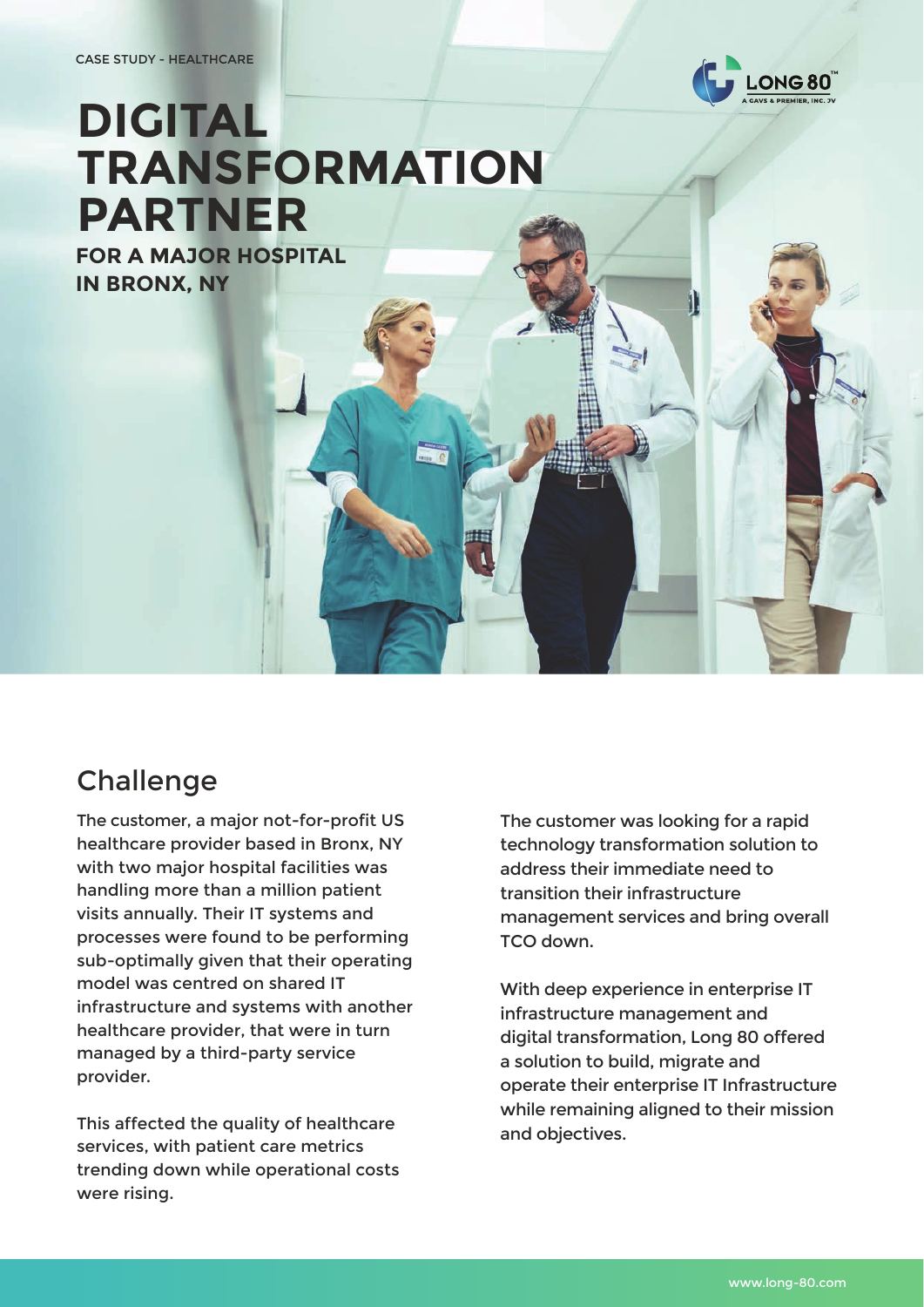

## Solution

As a technology partner of choice for over 10 years, Long 80's approach was to assess, plan, design, and implement scalable and secure IT transformation solutions aligned with the customer's strategic objectives. Long 80 kickstarted the engagement with managed infrastructure services, and followed it with successful colocation migration, application support, and organization wide network revamp in the subsequent years. As part of digital transformation, Long 80 also successfully implemented Data Center as a Service, robust security, storage updates, and more.

#### Solution Highlights:

- **AI-enabled 24x7 IT managed support** driven by SLAs & outcomes across:
	- Service Desk Support
	- Desk Side Support
	- Data Center Management
	- Security Operations
	- Clinical Application Support
	- Application Development & Support
	- **Server Infrastructure Design, Deployment,** Management
	- Network Infrastructure Design, Deployment, Management
	- Managed Print Services
	- Data Center as a Service (DCaaS)
	- Desktop as a Service (DaaS)
	- Digitalization and Cloud Transformation
- **Data center migrated** to a co-located space in 6 weeks, with our risk mitigation transition model
- **Server footprint consolidated** from 150 to 90 servers, while migrating over 130TB of patient data seamlessly, by formulating and implementing a well-defined server virtualization strategy
- IT infrastructure services **provisioned through DCaaS,** and other infrastructure components **consolidated through 'as-a-service' offerings,** by leveraging our hyper converged infrastructure solution
- **DaaS** provided to enhance caregiver-patient interactions by implementing Virtual Desktop Infrastructure (VDI) using **Long 80's zDesk platform**
- An organization wide **network revamp** executed, and optimized solution provided to improve bandwidth utilization and availability, while reducing costs
- Single pane of glass **executive dashboard** deployed to monitor applications and infra across locations through **AIOps platform ZIFTM**
- ITIL V3 compliant **24x7 service desk** deployed, focused on enabling faster response/resolution of incidents, while driving cost reduction and shift left through our **proprietary automation platform**
- Effective management of service requests/calls through streamlined incident management
- Constant feedback provided to users on ticket status through coordination with various teams
- Regular follow-ups with users/support technicians on unresolved tickets
- Knowledge Management System implemented, and routine refresh & update processes enabled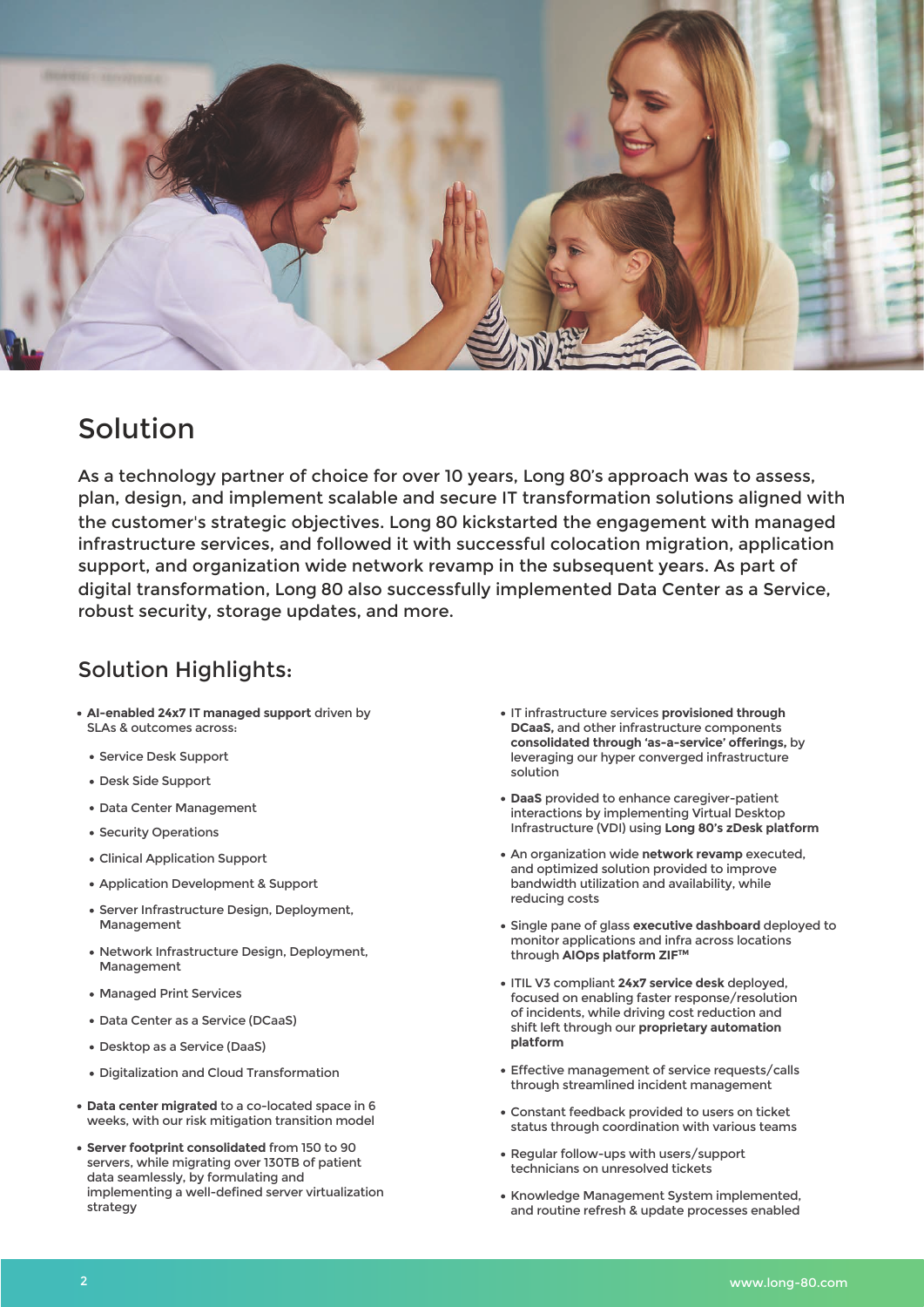

### Outcome

- Enabled the client's digital transformation journey by digitalization of infrastructure
- Accelerated transformation leveraging time tested methodologies & project mgmt. expertise
- 50% improvement in Time to Market (TTM)
- 40% reduction in IT operations costs, incl. DC hosting, network bandwidth, and IT operations
- Proactive protection against cyber threats through predictive AI enabled SOC operations
- 99.999% availability & high performance of systems through Citrix virtualization environment
- 50% reduction in server footprint by optimizing rack space and power
- 99.9% SLA adherence
- 70% First Point Resolution (FPR)
- Improved Mean Time to Resolve (MTTR) for incidents
- Prediction of events/incidents prior to occurrence helped prevent major outages

# Client Speak

- Chief Information Officer



99

<u>. . . . . . . . . . . . . . . . .</u>

66

- Reduction in high priority incidents reduced downtime
- Improved availability through 24x7 managed server operations
- Increased scalability, reliability, and performance of applications & infrastructure
- 30% improvement in patient care due to 24x7 services/service availability
- Enhanced CSAT levels through consistent response time of 15 minutes across ticket categories
- 25% increase in provider-patient interaction through faster access to information using zDesk, resulting in better patient experience
- Increased productivity and quality of care by freeing up provider time to see more patients and enabling better focus on patients due to enhanced system response using zDesk
- Ability to handle increasing patient volumes and registrations using zDesk



66

#### - Chief, Chairman - Department of Medicine

99